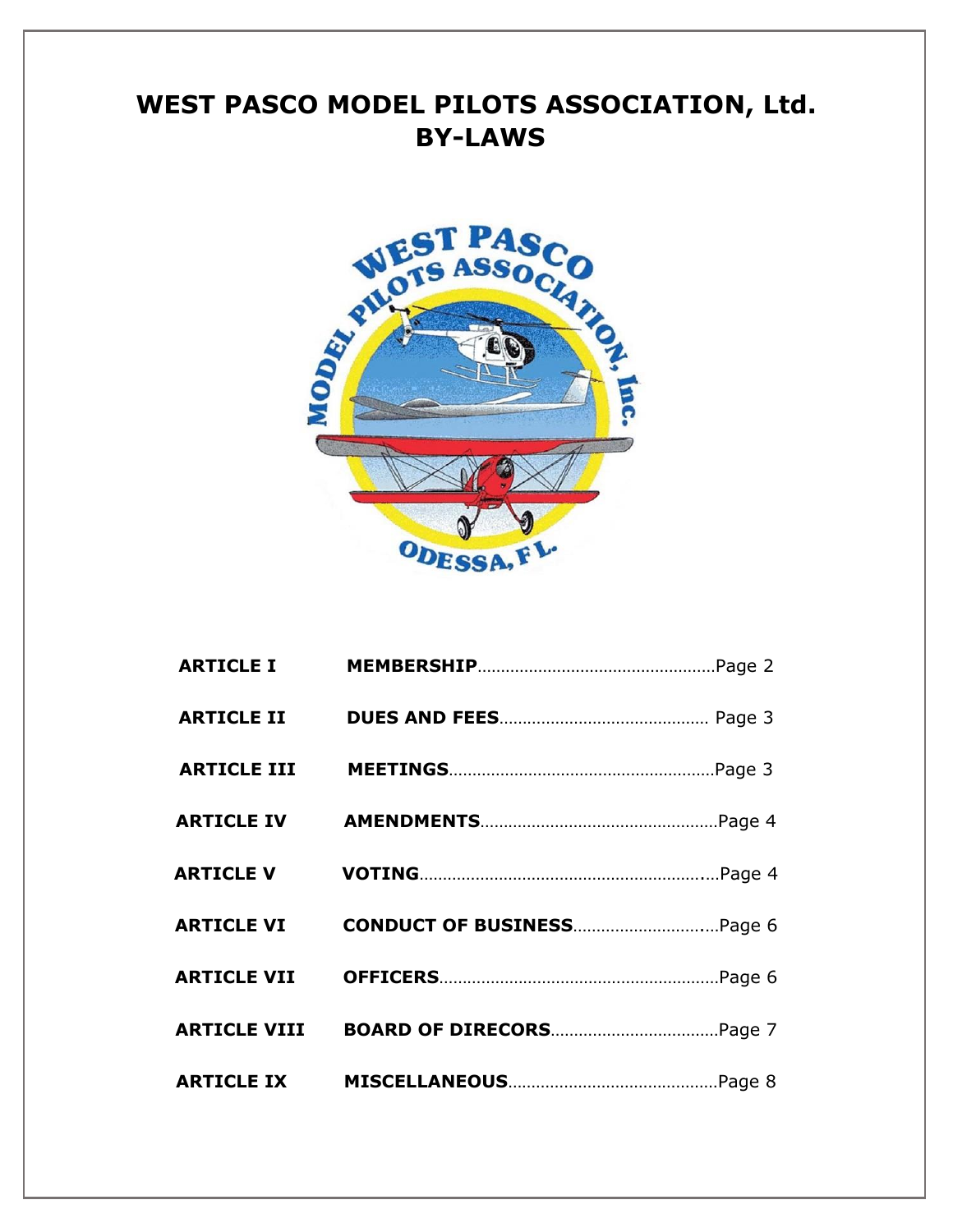# **ARTICLE I – MEMBERSHIP**

1. Prospective members who have expressed a desire to join the association may be voted into the association at a regularly scheduled meeting following a review of their application at a prior meeting of the Board of Directors.

2. A current AMA membership card along with a completed WPMPA membership application must be presented to be considered for membership.

3. Any association officer may accept applications for membership.

4. Family memberships with reduced fees are available. (See Article II, "Dues and Fees").

5. Members who are delinquent in dues and fees who are in violation of the association's rules and regulations will be referred to the Board of Directors for appropriate action in accordance with the following procedures.

A. A complaint against any alleged violator of AMA or club rules must be submitted to the Board of Directors in writing. The complaint must contain all relevant details such as alleged offense, time, date, etc. and it must be signed.

B. The Board will review such complaints and, if necessary, will send the alleged violator a letter of warning for a first offense.

C. For a second or repeated offense the parties involved will be invited to attend the next scheduled Board meeting to present their case. At that time the Board will decide whether the matter should go before the membership for a vote on expulsion of the violator(s).

D. Expulsion from membership shall be by a majority vote of the members present and voting at any regular club meeting. The member whose expulsion is in question shall be given prior notice of, and opportunity to be heard at the meeting at which their expulsion is to be decided.

E. Expulsion for a violation of AMA or club rules will be in effect for a period of one year from the date of expulsion and any dues shall be forfeited. The former member will not be able to reapply for membership until a period of one year has expired.

F. Any member expelled because of the above action may not fly at the club field at all, even as a guest.

6. All members shall present their renewed AMA card to the club Treasurer at the beginning of each calendar year to verify AMA membership. A 30-day non-flying grace period beginning on January 1st will be allowed for a member to provide a current AMA card to the 'Treasurer. The member's club membership card for the new year will be held by the Treasurer until AMA verification is provided.

7. New members will be administered a qualification flight test upon joining the association in accordance with the current qualification program. New members will not be allowed unsupervised flying until the qualification test is passed.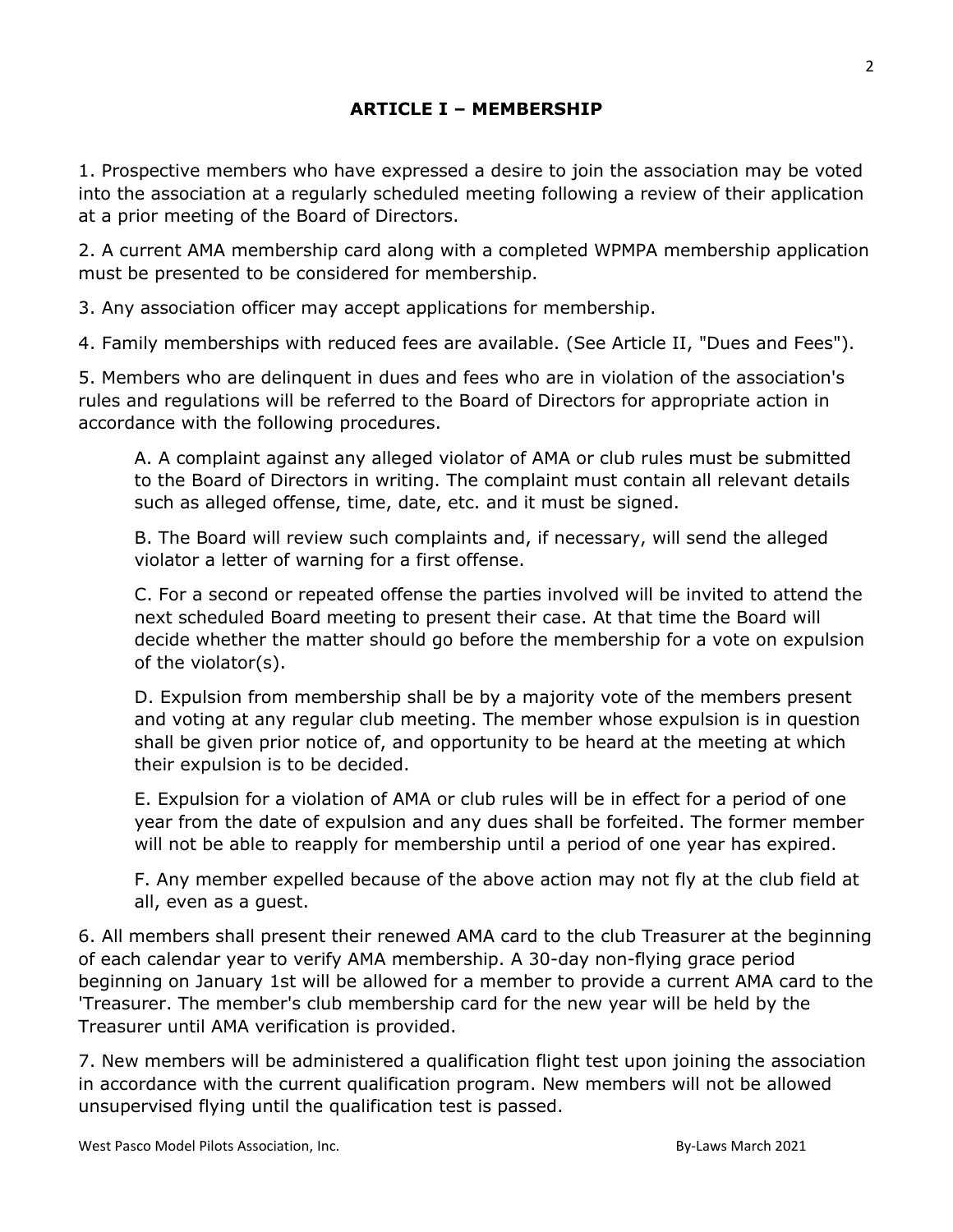## **ARTICLE II - DUES AND FEES**

1. A new member shall be assessed a \$50.00 initiation fee and pro-rated dues payable upon acceptance of membership. Thereafter, dues for the coming year will be paid annually on or before December 31st of each year.

2. Each additional adult family member who resides in the same household as the principal member shall be required to pay the initiation fee and one-half the annual dues.

3. Each family member who resides in the same household but is less than 19 years of age by July 1st of any given year shall pay only one half the annual dues for the year.

4. Any non-family member who is not 19 years of age by July 1st of any given year shall pay the initiation fee and only one-half of the annual dues for that year.

5. The yearly dues for continuing members for each new are due by December 31st of the preceding year. Failure by a member to pay the annual dues for the coming year by December 31st of the current year will result in automatic dismissal of the member from the association. Any member dismissed for non-payment of annual dues by the deadline will be required to apply for membership in the association as a new member. Payment of another \$50.00 initiation fee will be required in addition to the annual dues.

6. It is the sole responsibility of each member to make their yearly dues payment on or before December 31st of each year. The association waives any responsibility of notification.

#### **ARTICLE III - MEETINGS**

1 The associations required annual Board of Directors meeting shall be held on the last Wednesday of January each year unless the day is a legal holiday. In that event, the Board shall select an alternate date which shall not be more than two weeks from the date established by these by-laws. As needed, additional Board meetings may be held during the year. The need for these additional meetings will be determined by the Board as well as the time and place of the meetings.

2 Regular general meetings of the association shall be held once each month (except June and July) at a time and place designated in advance by the Board of Directors.

3 Special meetings may be called by the President or requested by written petition of three or more members of the Board of Directors. At least three days' notice must be given to members affected by a special meeting.

4 At least five members of the Board must be present to constitute a quorum for the transaction of business.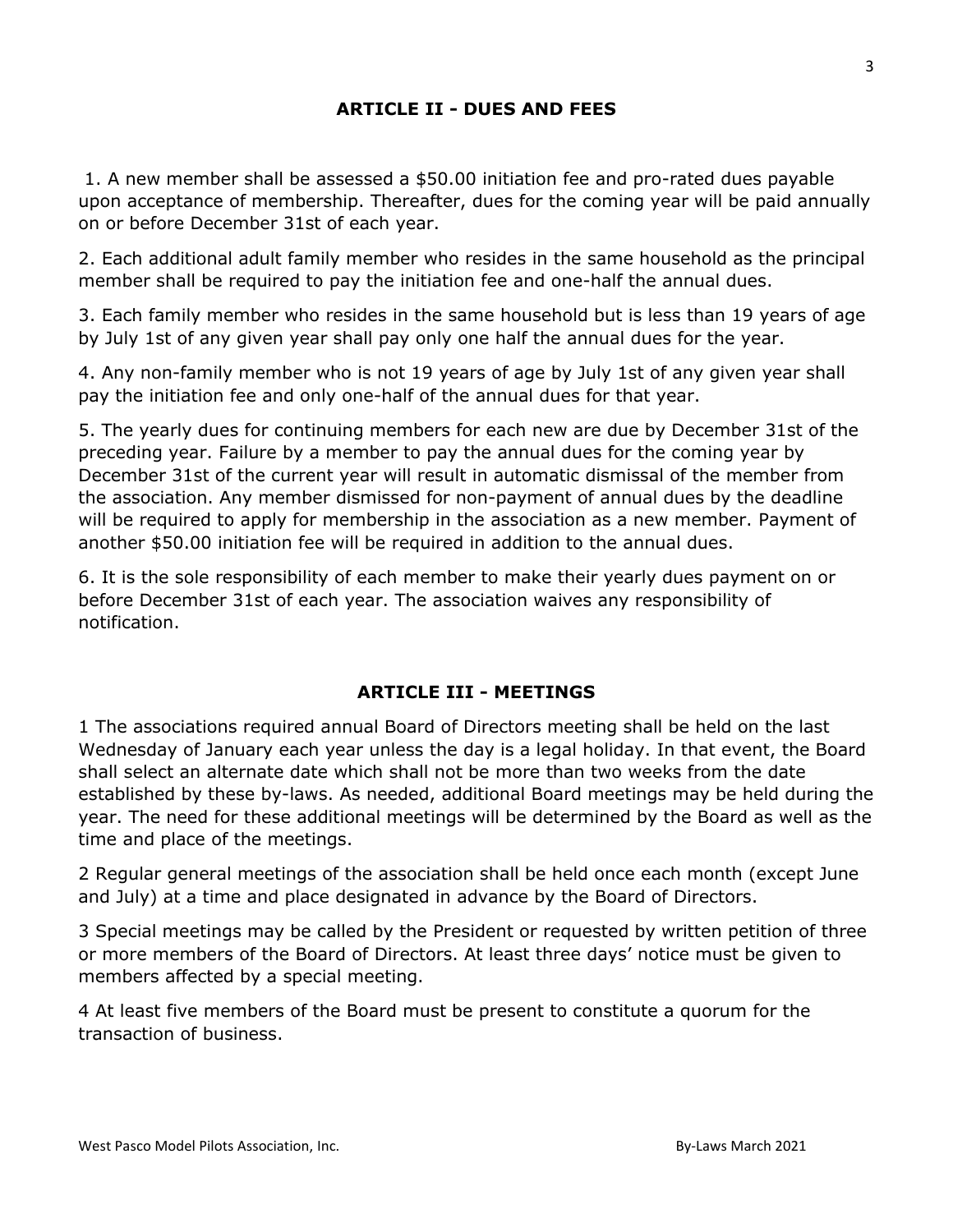### **ARTICLE IV – AMENDMENTS**

1 Proposals to amend the Constitution, By-Laws, or field use of flying rules may be made by the Board of Directors or by any member in good standing at a regular meeting. Copies of the proposed amendment(s) shall be provided to all members at least seven days prior to the meeting at which the amendment(s) will be discussed.

2 To allow for adequate time to notify the membership, the final form of the amendment(s) will be voted on at a subsequent meeting of the association and shall become part of the Constitution, By-Laws, or field use of flying rules if passed by a two-thirds majority of the members present.

#### **ARTICLE V - VOTING**

1. All voting at association meetings shall be by voice vote except for election of officers and members of the Board of Directors. Election of officers and members of the Board shall be by popular vote by members in good standing. The voting shall be by secret written ballots of those members present and by absentee written secret ballots as described in this Article.

2. At any regular or special meeting, if a majority of the members present so demand, any issue may be voted on by having it written on a secret ballot.

3. When an issue is to be voted on by secret ballot, the chairperson of the meeting shall appoint a committee of three members who shall act as "Inspector of Election". One of the three inspectors shall be appointed as supervisor. The supervisor of the election shall create the "Official Ballot". Only one "Official Ballot" shall be available to each member in good standing. Only the supervisor of the election may distribute the "Official Ballot". Members who are unable to attend the election may obtain an absentee "Official Ballot" from the supervisor of the election. The absentee ballot must be returned by mail or returned by hand to the supervisor of the election prior to the close of voting at the election meeting. Any member, who requests an absentee ballot, or a ballot ay the election meeting, will be checked off the Master Roster list. This list will consist of members in good standing at that time. Voting will end when the supervisor of the election announces at the election meeting that the voting is over. After this announcement, no other ballots will be accepted or recognized by the "Inspectors of Election". All ballots will be embossed with the club seal, and they will be the only ones accepted by the supervisor of the election. At the conclusion of the balloting, the committee shall tally the votes and certify in writing to the chairperson the results of the voting. Candidates may be allowed to watch the vote tally or to assign a proxy to witness the vote tally. The vote tally will be announced with a listing of all candidates and their respective number of votes. The vote tally will be printed in the Newsletter following the election. A certified copy of the results shall be signed by the "Inspector of Election" and affixed to the minutes of the meeting. An "Inspector of Election" shall not be a candidate for office or personally interested in the question voted on.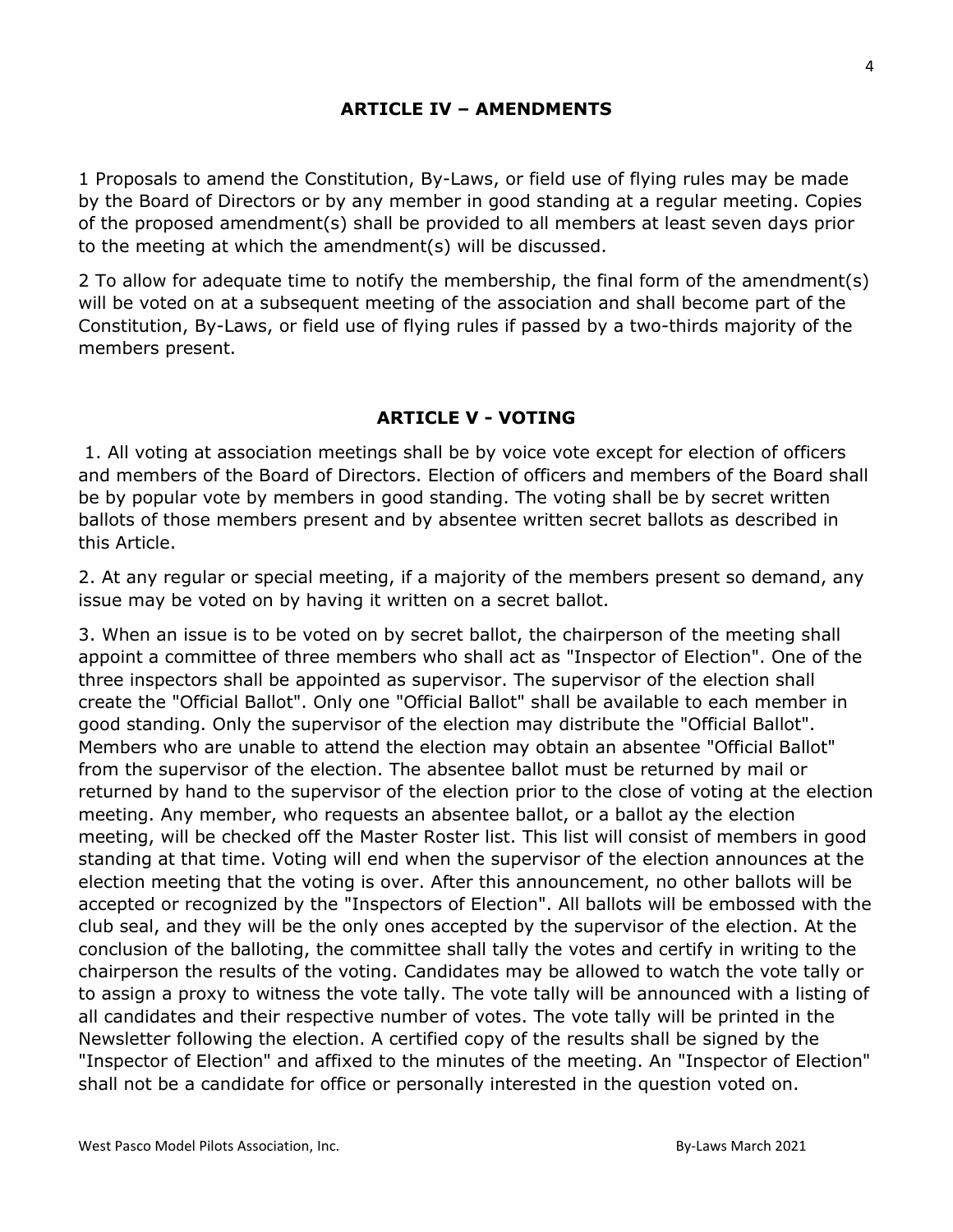4. A member who is unable to attend a meeting where an issue (other than the election of officers) is to be voted upon may vote by proxy. Proxy votes must be in writing and must be witnessed.

5. Nomination for club officer or board members must be made at the October meeting prior to the general election meeting in November. Nominees must be both present and eligible at the time of nomination. Nominees must agree to run for the particular position at the nomination meeting when nominated. Failure either to get a second on the nomination or failure of the nominee to accept the nomination renders the nominee ineligible. Persons unable to attend the nomination meeting that wish to be nominated must, no less than one week prior to the meeting, submit in writing their intentions to run for election and for what position. Written intent must be presented to a club officer or board member. As unforeseen events could cause an individual to miss the nomination meeting, it is suggested that all potential candidates submit their intention in writing.

6. Eligibility for office requires that the nominee be a full member in good standing. Junior members are not eligible. Nominees must have attended minimum of five general meetings during the calendar year leading up to the nomination meeting. As attendance is a contributing factor to eligibility, attendance is required to be taken at each general and special meeting. The method of taking attendance shall be a sign in sheet which will be circulated at each meeting. It is the responsibility of the individual member, and not the club officer, to make sure to sign the attendance sheet. Members, who have not attended the required number of meetings due to illness or due to their length of membership in the club, may ask the membership to decide upon their eligibility during the nomination meeting.

7. All candidates, nominated or incumbent who wish to run for re-election, shall be given the opportunity to present their views and platform in writing. These platforms shall be printed in the Newsletter prior to the election. Candidates wishing to present their platforms in the Newsletter must abide by all the rules and deadlines associated with the Newsletter. All candidates shall be allowed to speak concerning their platform at the meeting where the voting takes place. The ballots shall not be passed out until all candidates have had an opportunity to speak.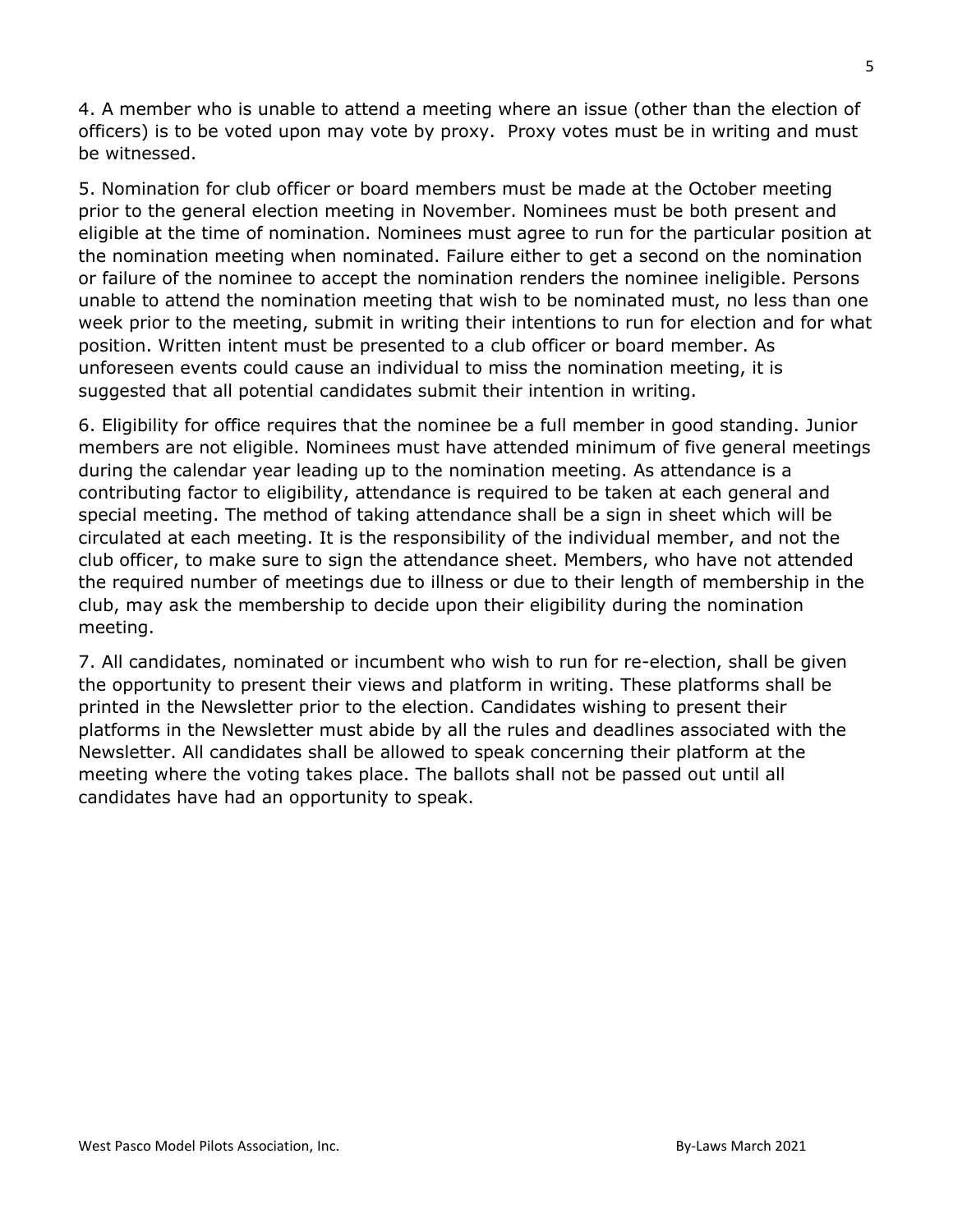## **ARTICLE VI - CONDUCT OF BUSINESS**

1. Robert's "Rules of Order" shall be followed in all matters not specifically covered in these By-Laws.

- 2. The order of business at a regular general meeting shall be as follows:
	- A. Circulate attendance sign in sheet
	- B Call to order
	- C. Reading of previous meeting's minutes
	- D. Treasurer's report
	- E. Committee reports
	- F. Old business
	- G. New business
	- H. Program
	- I. Adjournment

### **ARTICLE VII - OFFICERS**

- 1. The officers of the association shall be as follows:
	- A. President
	- B. Vice-President
	- C. Secretary
	- D. Treasurer
- 2. Officers shall be elected annually.

A. The Board of Directors or any member in good standing shall make nominations for each office at the October general meeting of the association.

B. Elections for each office shall be conducted at the November general meeting of the association in accordance with Article V of these By-Laws.

C. Newly elected officers will assume their duties on January 1st of the calendar year following their election.

- 3. Duties of the association officers shall be as follows:
- A. President
	- 1) Shall preside at all general, special, and Board meetings.
	- 2) Shall present an annual report of the work of the association.
	- 3) Shall appoint committees as required.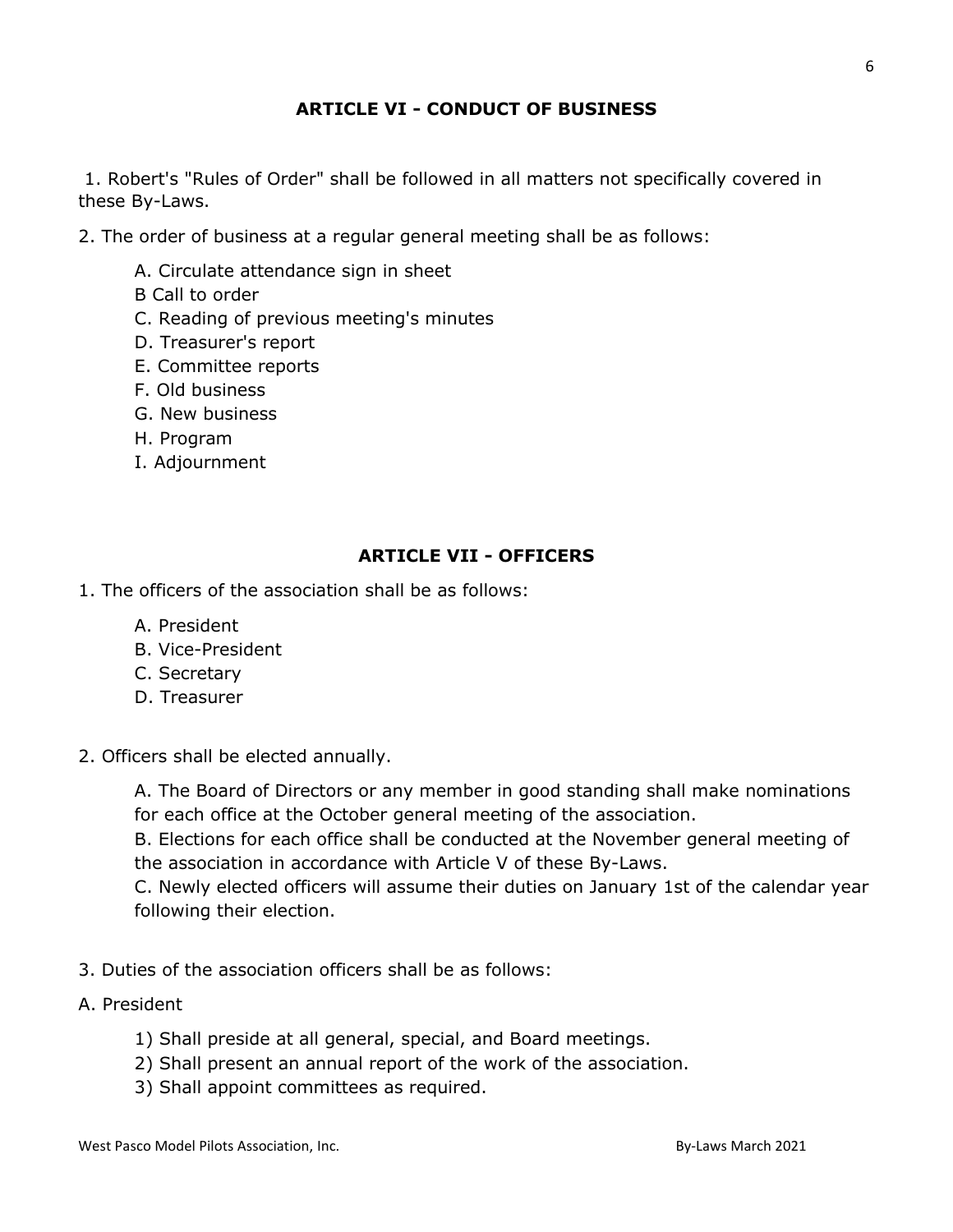4) Shall supervise the maintenance of all books, reports, and certificates as required by law.

5) Shall be authorized to sign checks and to sign and submit any required local state and federal documents

#### B. Vice-President

1) Shall assist the President as requested and shall perform the duties of the President in their absence.

2) Shall coordinate events pertaining to sport, competition, fun-fly, contests, and other activities that promote interest and enthusiasm for the sport of radio-controlled flying.

### C. Secretary

1) Shall maintain minutes of meetings and other records.

2) Shall be responsible to ensure all certificates required by local state or federal statute are submitted, and on time.

- 3) Shall serve notice to association members as required.
- 4) Shall act as official custodian of the association's records.
- 5) Shall periodically publish a roster of member in good standing.
- 6) Shall attend to all correspondence related to the association.

# D. Treasurer

1) Shall act as custodial of all monies of the association and exercise sole responsibility for such monies and other securities and shall deposit all financial assets of the association into a regular bank or trust company.

2) Shall establish a regular checking account for the association to conduct business and shall establish other accounts as required.

3) Shall render written financial reports of the association at the general monthly meetings and as requested by the Board of Directors.

4) Shall be the primary person authorized to sign checks and to sign and submit local, state and federal documents.

# **ARTICLE VIII - BOARD OF DIRECTORS**

- 1. The Board of Directors of the association shall be composed of seven members.
	- A. Chairperson --current President